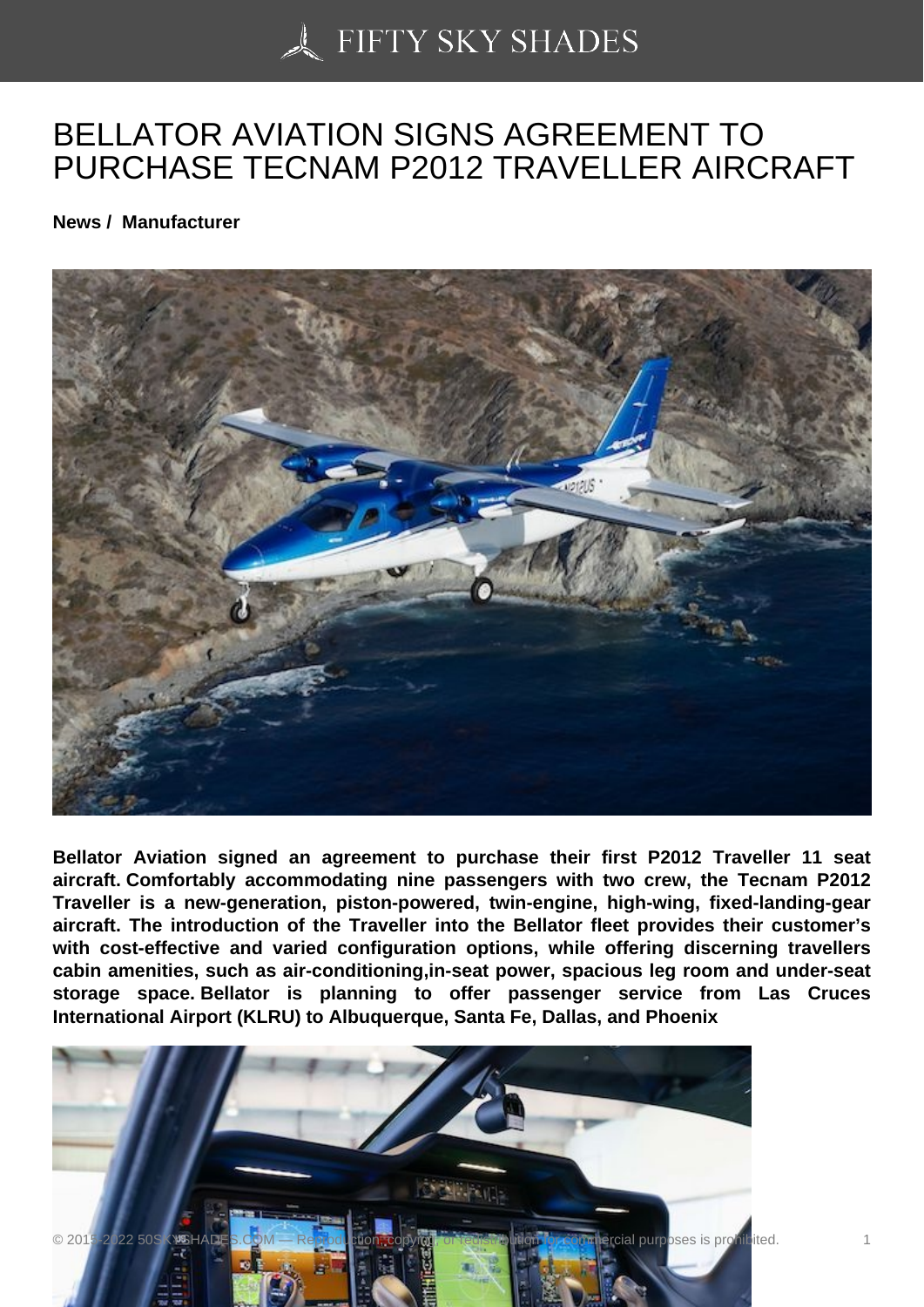**technology and it is fiscally smart from a business perspective. The passengers will quickly realize why Bellator chose the Traveller for their operations. "says Tecnam's Director of Sales, David Copeland.** 



**"The Tecnam P2012 will take our company to new heights while keeping flight training and commercial air service affordable for our local and regional community. Tecnam provides the equipment and personalized support that matches the stage of growth our company is currently experiencing." Said Daniel Roberts, Managing Partner Bellator Aviation, LLC.**

Bellator Aviation's flight training mission is to create professional, skilled, and safe pilots who are competitively equipped for careers as professional aviators around the world. Founded in 2019 by military aviation veterans in Las Cruces, New Mexico as a flight school operating under FAA Part 61, Bellator Aviation is currently experiencing exponential growth as it strives to become the premier maintenance, charter, fixed based operator, and commuter airline servicing the Southern New Mexico and West Texas region. Bellator Aviation currently offers flight training, maintenance and aircraft management with planned addition of charter, commuter air service and Part 141 flight training once approved by the FAA; with this certification expected at the beginning of next year.